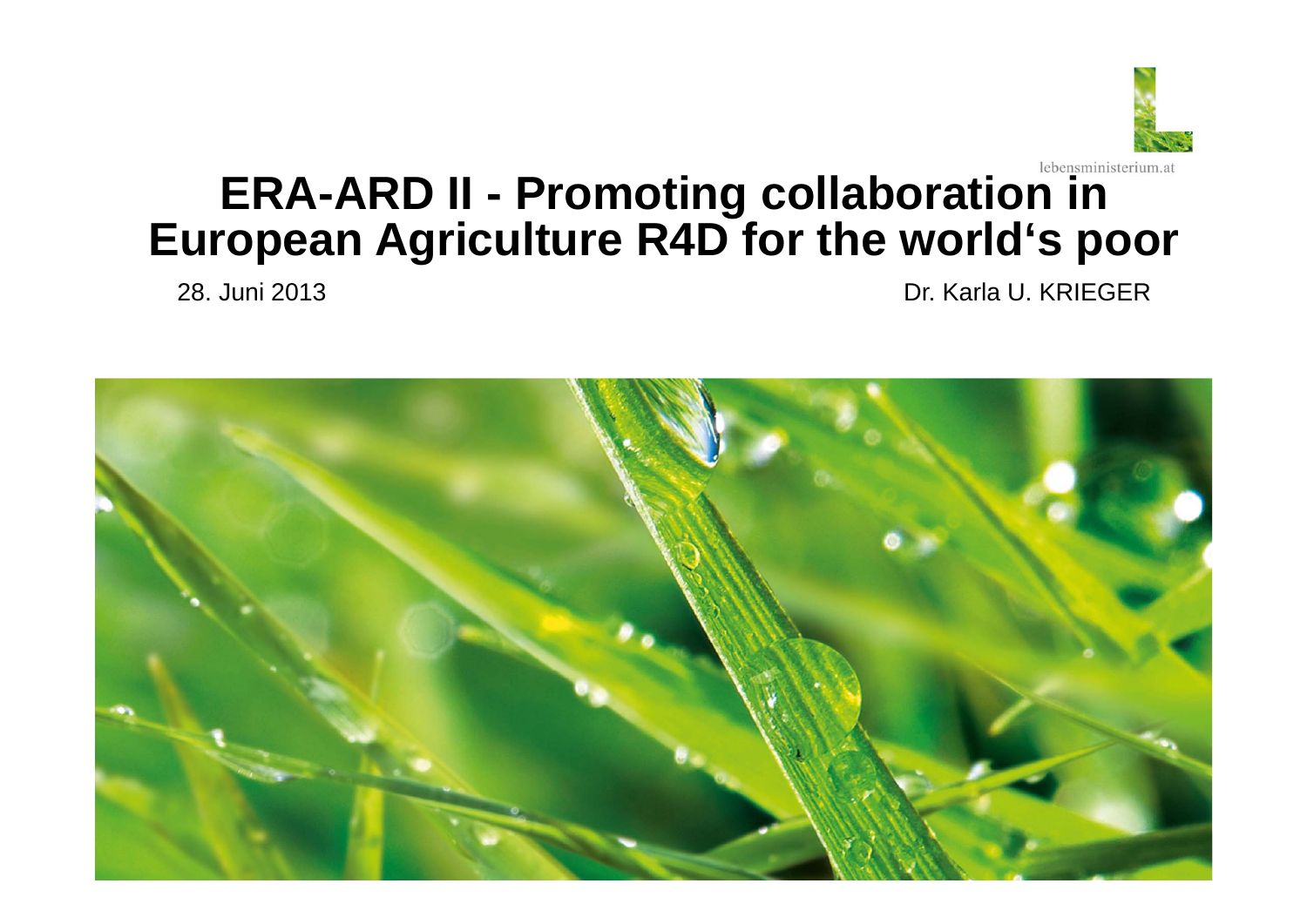**Contract Contract Contract Contract Contract Contract Contract Contract Contract Contract Contract Contract Contract Contract Contract Contract Contract Contract Contract Contract Contract Contract Contract Contract Contr** 



## **Agricultural Research for Development**

**GCARD definition** of <sup>a</sup> well-functioning AR4D system is one that is committed to action for impact and that:

1. Inclusively defines key AR4D **priorities and actions,** driven by evolving national, regional and global development needs

2. Invests in ensuring **equitable partnership and accountability** among all stakeholders in agricultural innovation and developmental change

3. Actively **achieves increased investments** in human, institutional and financial resources for AR4D **systems to meet demands in development**;

4. Develops required **human and institutional capacities** for generation, access and effective use of agricultural knowledge in development;

5. Effectively **coordinates linkages relating innovation to development programmes** and policies;

6. Demonstrates its value and gains recognition by society through **involvement of stakeholders in effective demonstration and reporting of outcomes.**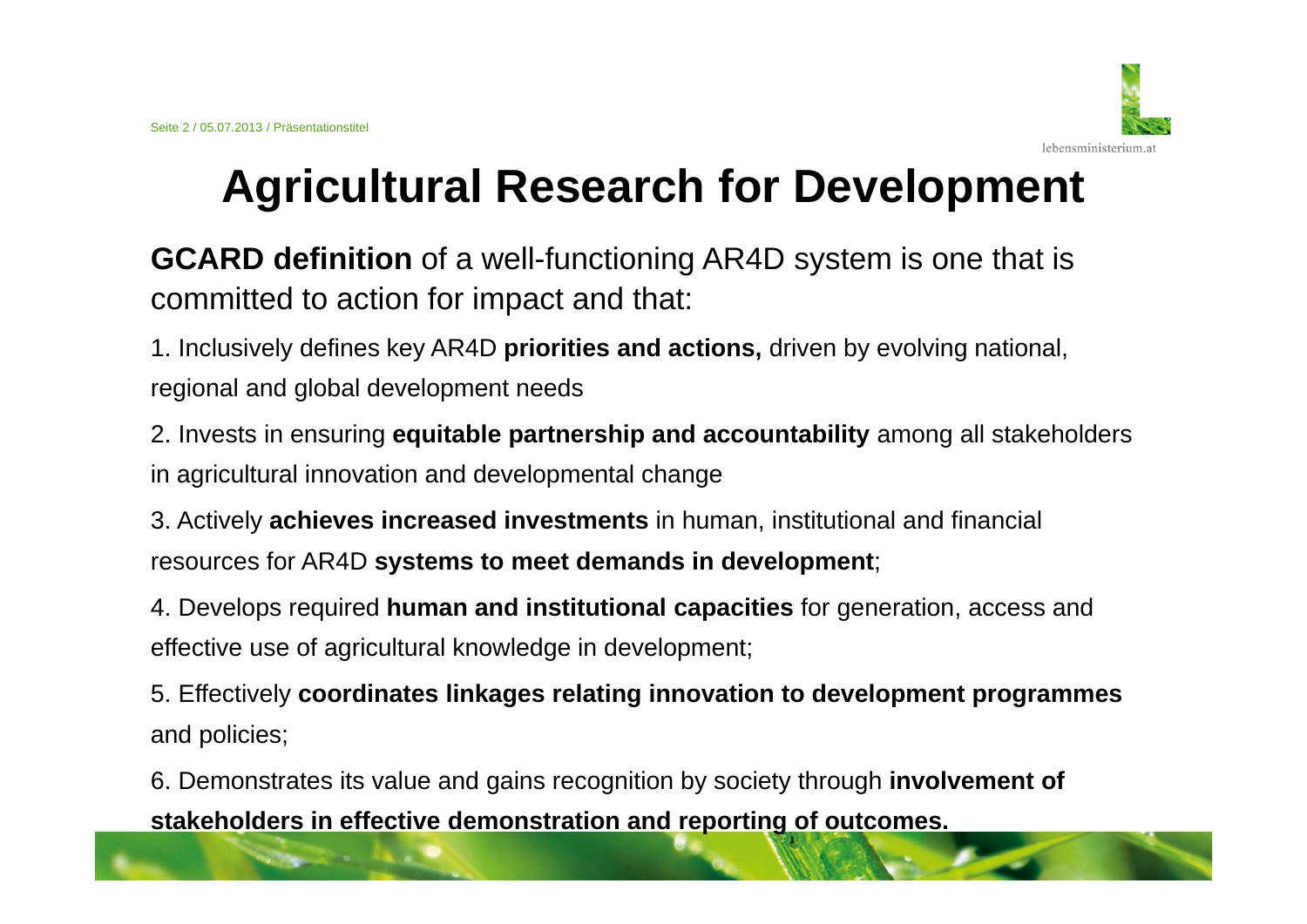

# **ERA-ARD** (phase II)

**ERA-ARD II** is a EUR 1 000 000 project funded under the European Commission's 7th Framework Programme:

- •running from 2010 to 2013
- • Constituted by a partnership of 17 organisations involved with funding agricultural research for development in 15 European countries.
- • Divided into 6 Work packages: 1. Knowledge sharing; 2. Activities towards joint programming; 3. Capacity strengthening; 4. Joint activities; 5. Transnational calls; 6. Coordination and communication

Points of departure:

- • Agriculture is motor of economic growth of DC, and contributes to
	- •food security (availability, access, consumption)
	- •global issues such as bio-energy, climate change, etc.
- • Agricultural research responds to the needs to feed growing populations and to drive economic growth in a sustainable manner.

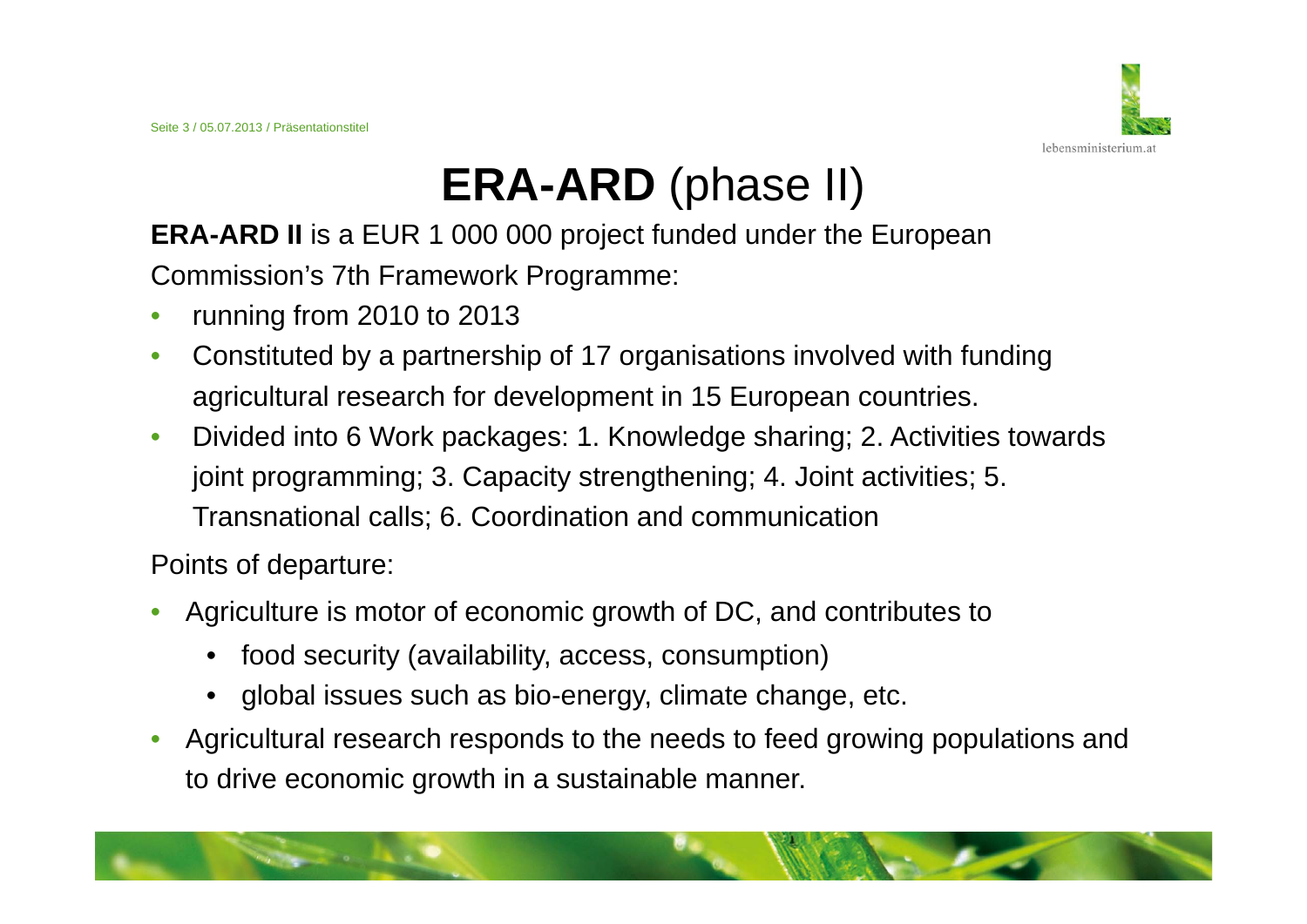

# **Challenges**

**Nutrition security** exists when all people, at all times, have physical, social and economic access to food, which is safe and consumed in sufficient quantity and quality to meet their dietary needs, allowing for a healthy and active life.

For nutritional security, the world in 2050 needs to have

- • more food available
	- A higher production *(two times more)*
	- $\blacktriangleright$ A sustainable production *(two times less)*
	- A more efficient use of food *(two times better)*
- •Access for all
- •A balanced utilization

Therefore, we need to start now to

- •align and integrate national activities
- •balance between African and EU interests

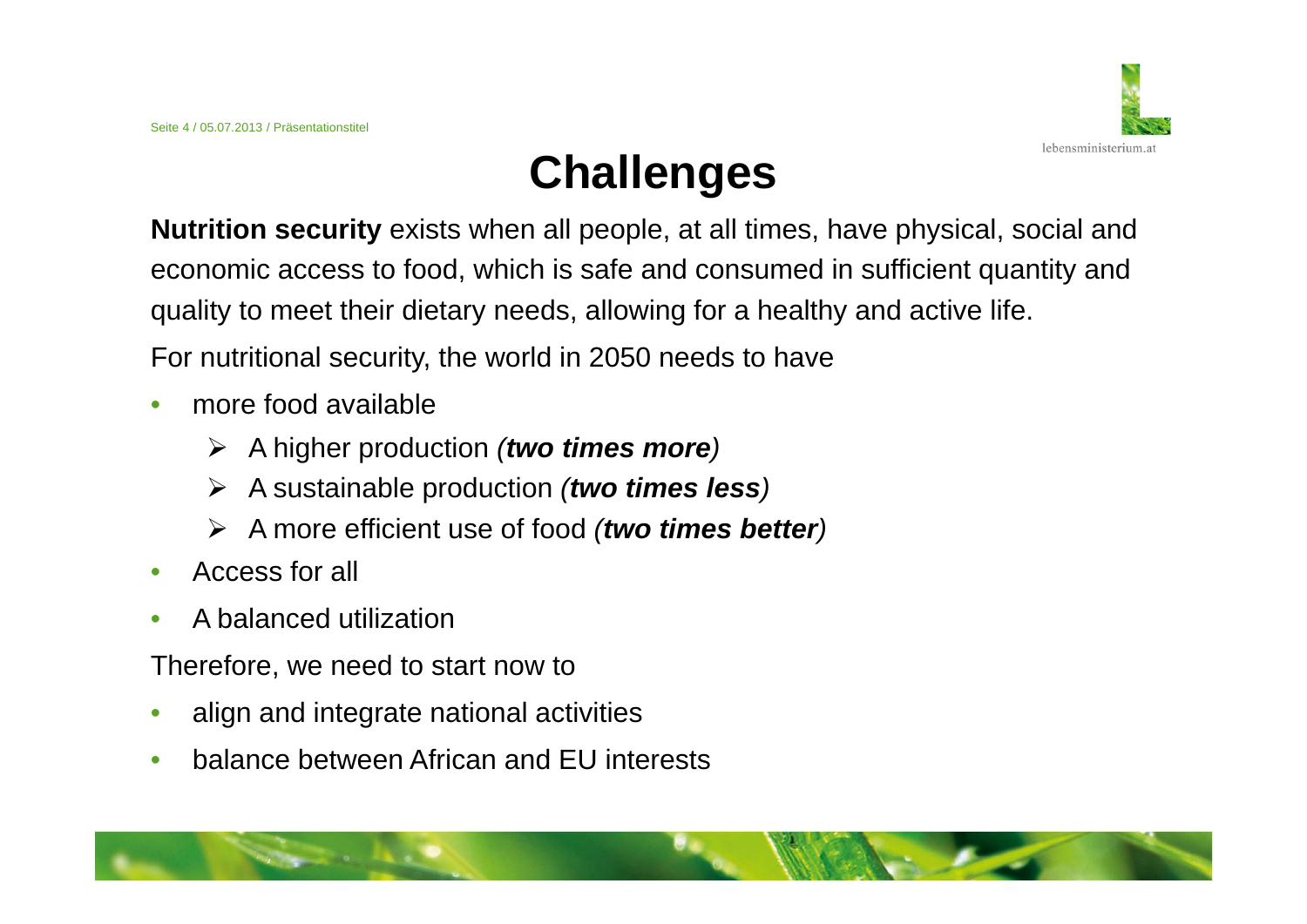

# **ERA-ARD phase I**

ERA-ARD phase I and II have collectively generated the following results, some of which are still being developed and refined:

European stakeholders:

- Documented ARD research policies in partner countries
- Developed recommendations to improve Europe's impact for achieving the MDG's
- Tested mechanisms for European transnational programming of ARD
- Contributed to the SCAR/EIARD/ERA-ARD task force on bridging the gap between AR and ARD

Developing country stakeholders:

- Built a network of national ARD partners from both European and southern countries.

- Developed mechanisms for mobilising and articulating southern advice in European ARD programming via its Southern and Emerging economies Advisory Group (SEAG)

- Experimented with a *modus operandi* to coordinate research demand and offer in a flexible manner, through investment in regional and thematic multi-stakeholder platforms in the South.

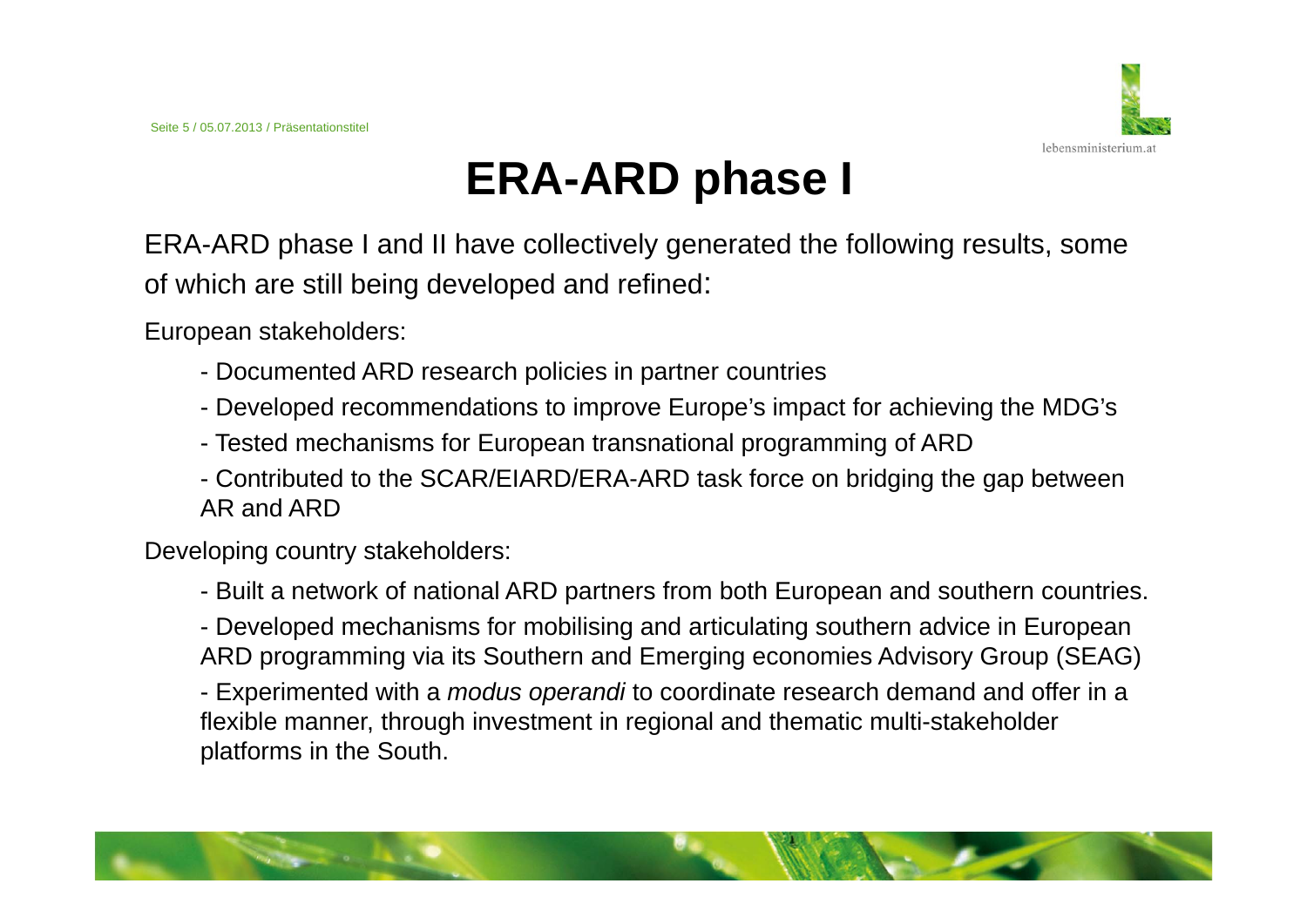

# **Overview of projects (ERA-ARD I)**

- 1. Prospects for sustainable biofuel production in developing countries: A Case study of Kenya, East Africa (PROBIOFUEL)
- 2. Bioenergy in Ukraine – possibilities of rural development and opportunities for local communities (BIOPLUS)
- 3. Reduction of impact of biofuel production to food stock (BIODIESELFEED)
- 4. Impacts of tropical land use conversion to jatropha and oil palm on rural livelihoods and ecosystem services in India and Mexico (JATROPHABILITY)
- 5. Bioenergy in Africa and Central America Opportunities and Risks of Jatropha and Related Crops (Bioenergy in Africa)

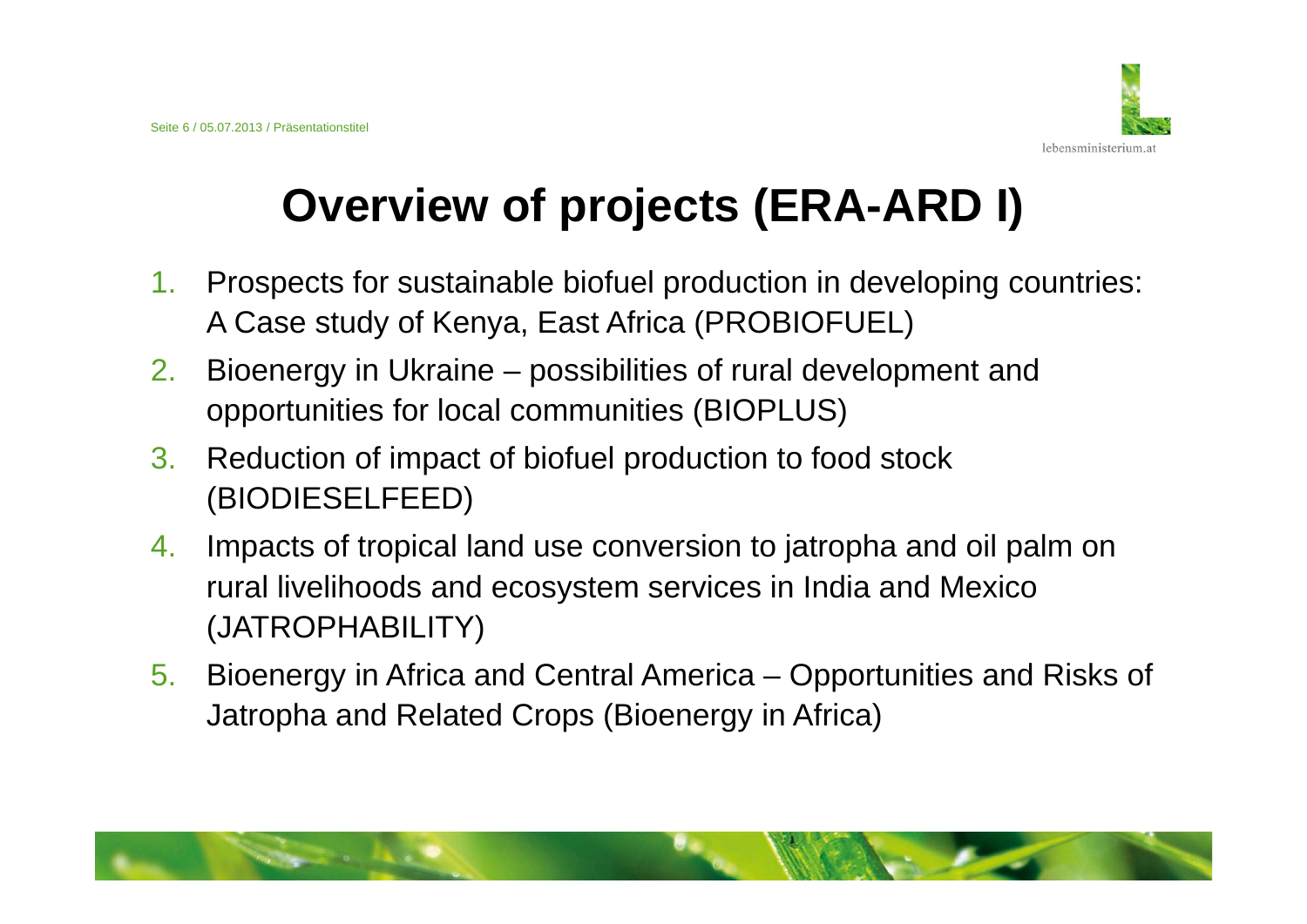

## **The MDG-tool: From analysis to action**

ERA-ARD I&II study identity **5 consistent choices** :

- o target the **Poor**
- o target the **gender equity issue**
- o use the **concept of Agricultural Innovation System (AIS)**
- o ensure that the process of **programming** is **consistent**
- o develop programme **Evaluation & Impact assessment**

**→ Build a tool box to address the programming issue using ARD main drivers and principles**

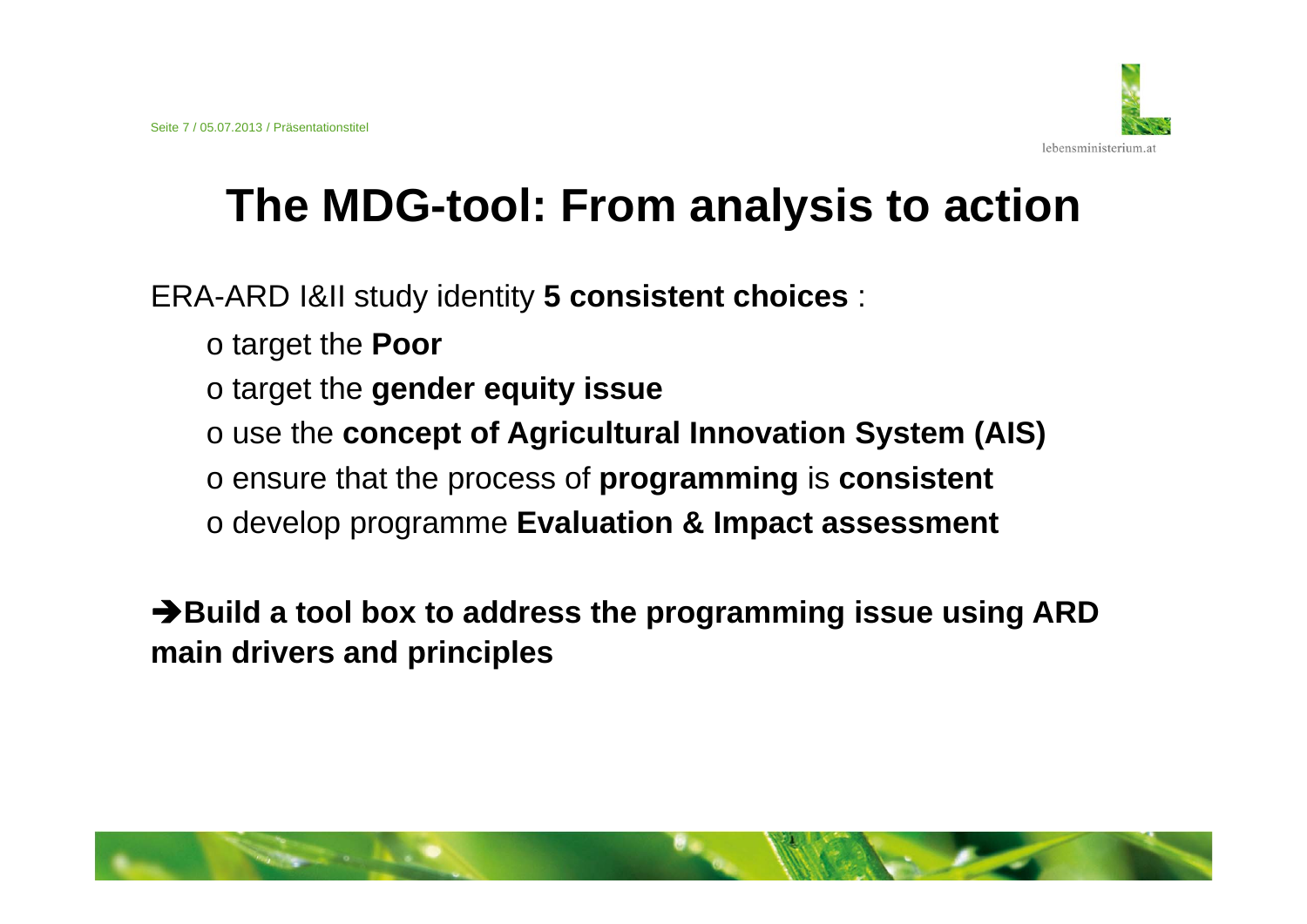

## **Tool Box structure: MDGs, Goals, questions**

| <b>MDG/GFAR</b>      | <b>GOALS</b>                                      |               |
|----------------------|---------------------------------------------------|---------------|
| MDG <sub>1</sub>     | <b>Relevance to Poverty Reduction</b>             | 6 questions ? |
| MDG <sub>1</sub>     | <b>Relevance to Food Security</b>                 | 6 questions ? |
| MDG <sub>7</sub>     | <b>Natural Resources</b>                          | 6 questions ? |
| <b>GFAR A&amp; B</b> | <b>Strategy, Partnership &amp; Impact pathway</b> | 6 questions ? |
| <b>GFAR C</b>        | Gender                                            | 6 questions ? |
| <b>GFAR C</b>        | <b>Capacities</b>                                 | 6 questions ? |
| <b>GFARB</b>         | <b>Knowledge and Innovation</b>                   | 6 questions ? |

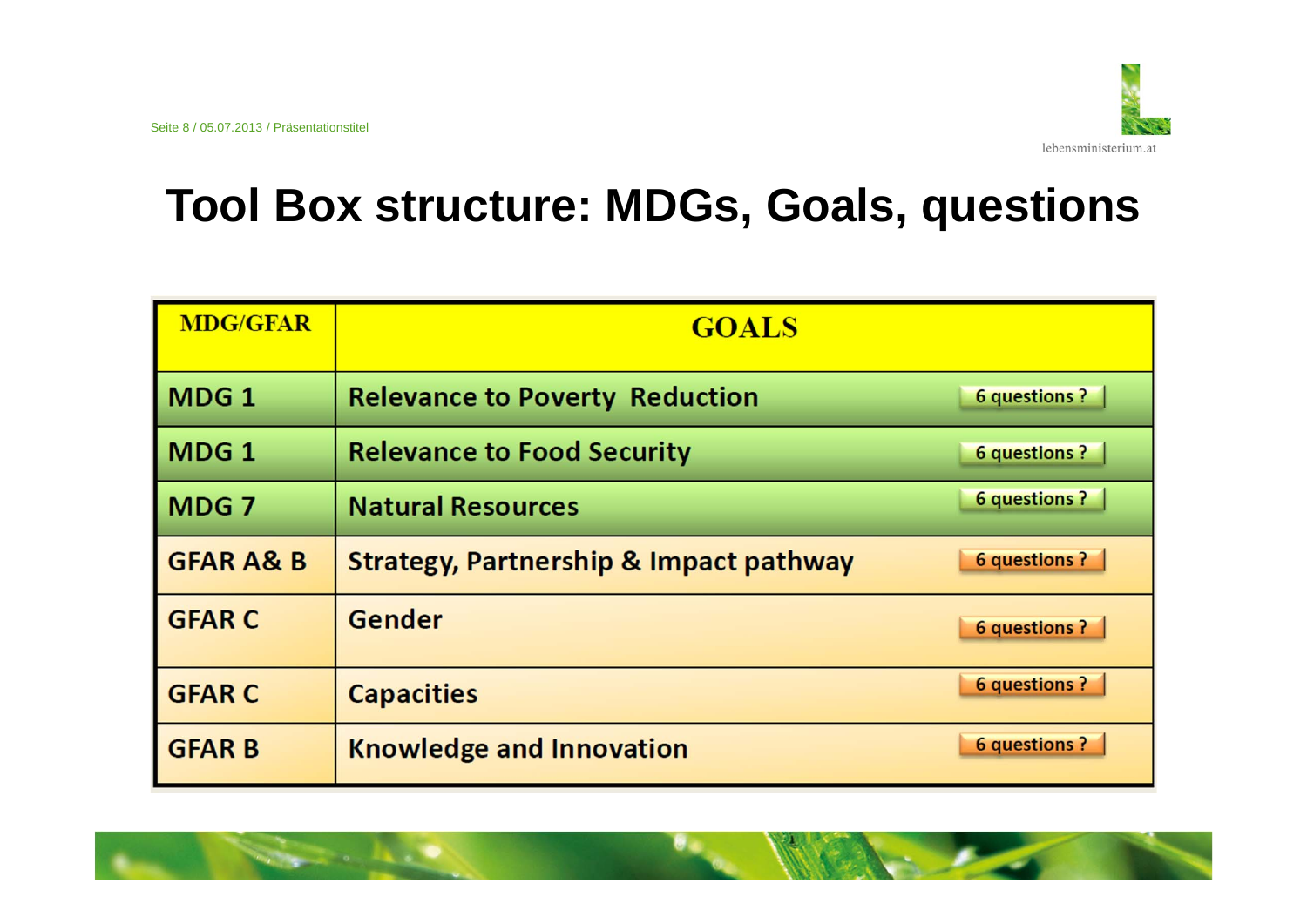

## **Check-list analysis for designing an ARD proposal**

|                    | Goals                                  | Checklist | scaling             |
|--------------------|----------------------------------------|-----------|---------------------|
|                    | Relevance to poverty reduction         |           | 7 goals             |
| Challenges         | Relevance to food security             | 5         | 6 questionsfor each |
|                    | <b>Natural Resources</b>               | 3         | goal                |
| Goals<br>Strategic | Strategy, Partnership & Impact pathway | 5         | $yes=1, no=0$       |
|                    | Gender                                 | 3         |                     |
|                    | Capacities                             | 5         |                     |
|                    | Knowledge and Innovation               | 5         | goal: from 0 to 6   |
|                    | <b>Total</b>                           | 30        |                     |
| Score/100          |                                        | 71        |                     |





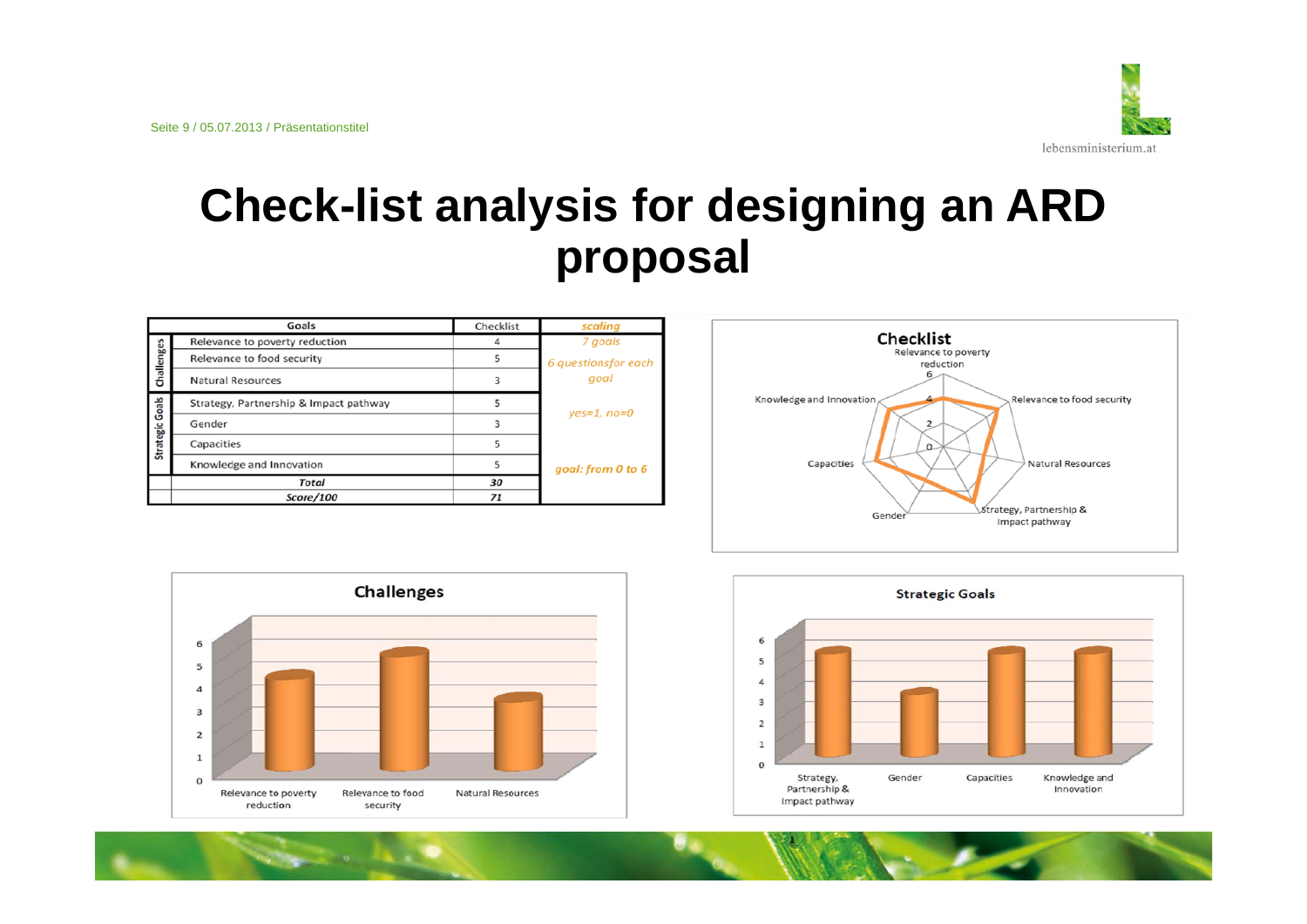

### **Test on project applications –** a tool to solve experts controversies

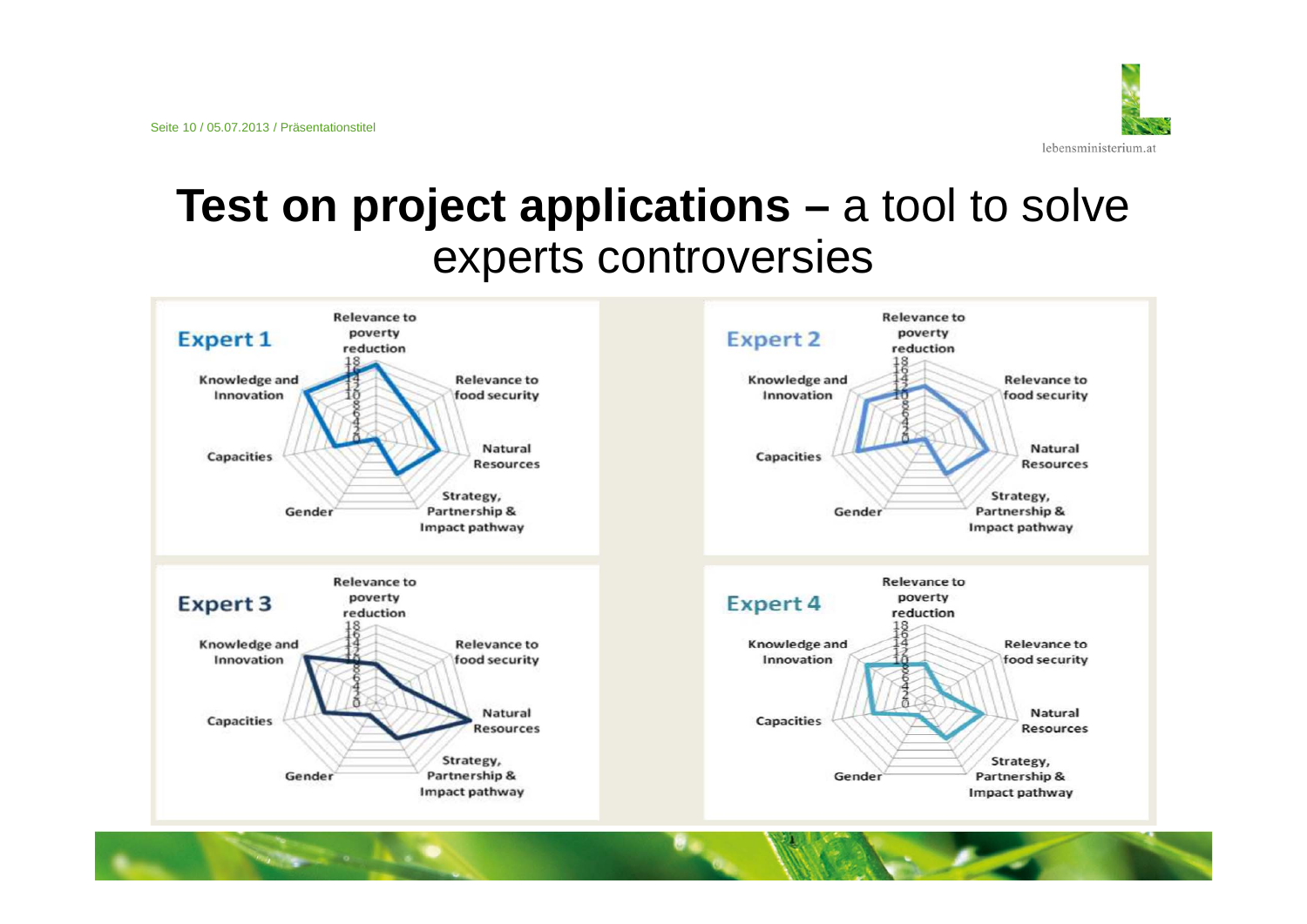

# **Overview of projects (ERA-ARD-II)**

- 1. Impact of conservation agriculture on macro-fauna diversity and related ecosystem services for improved farmers' cropping systems and livelihoods in highlands of Madagascar
- 2.Woody amendments for Sudano-Sahelian agriculture
- 3. Sustainable exploitation of wild silks in Sub-Saharan Africa
- 4. Providing sustainable field-to-market strategies on production intensification of selected key crops
- 5. Developing and evaluating sustainable integrated farming systems for improvement of smallholder dairy production while optimizing crop production in milk shed areas of Malawi and Zambia
- 6. Comprehensive analysis of subsurface irrigation in SSA for an optimisation and adaption of an environmental friendly irrigation practice

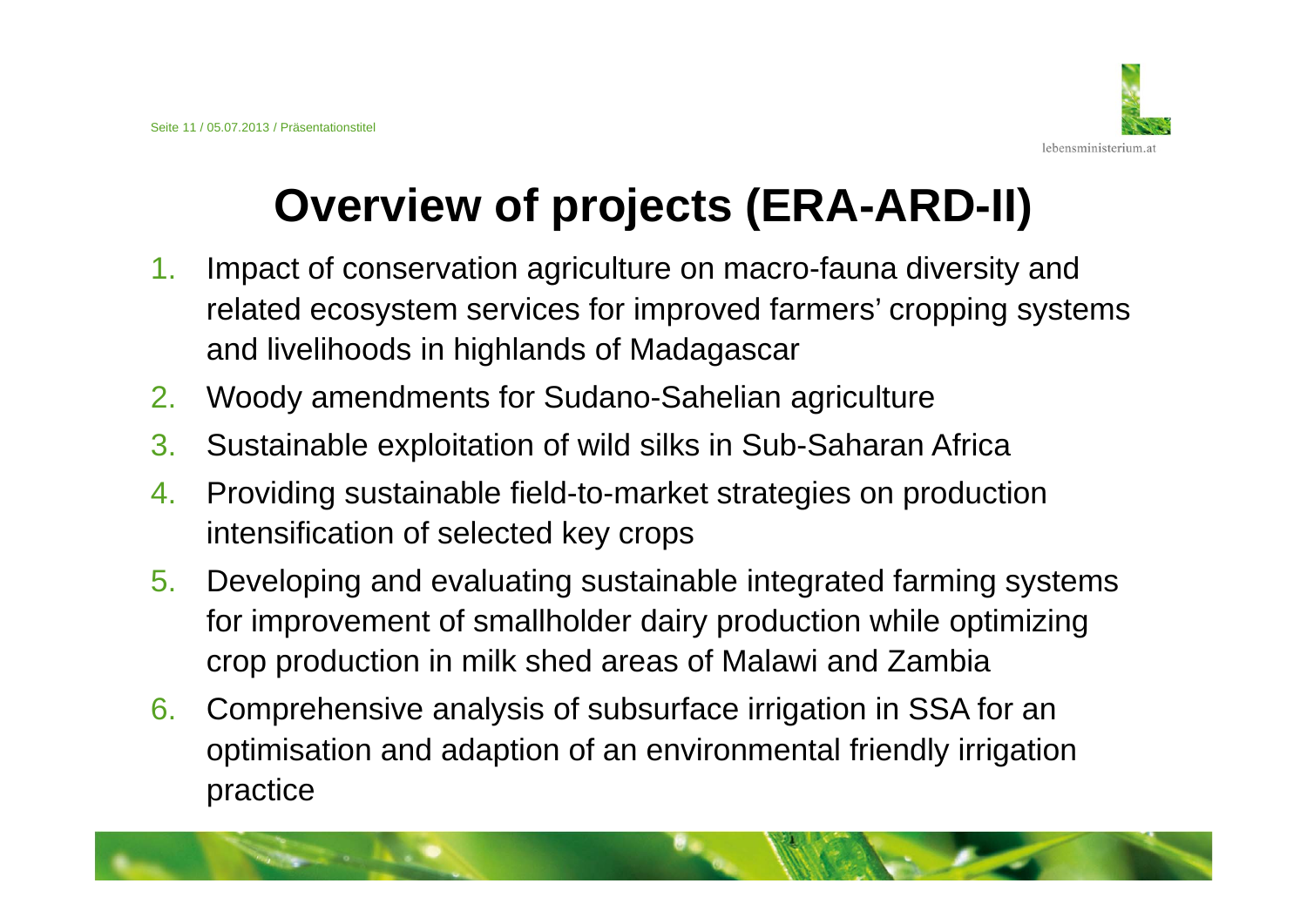

# **The Alliance Concept**

- •to meet the challenge of primarily structural constraints to collaboration, and
- •to capitalise on the high diversity of actors characterising the ARD landscape
- • Multi-stakeholder workshops, organised jointly with the federation of the sub-Saharan research organisation FARA, then worked on establishing a common priority list on a thematic and geographic area
	- • A first WS, held in East Africa (Seeta, 2011) translated this exercise into a joint call for proposals, in which 7 EU-Member States created a virtual common pot to finance 6 projects on "Sustainable agricultural intensification through increased productivity and commodity value of major food crops"
	- $\bullet$  the second WS, held in W-Africa (Ouagadougou, 2013) repeated the exercise in view of installing a "Centre of Excellence" in sub-Saharan Africa, in order to maintain the dynamic of the Alliance concept

•The following diagram shows the complete structure of the process of creating a regional thematic Alliance

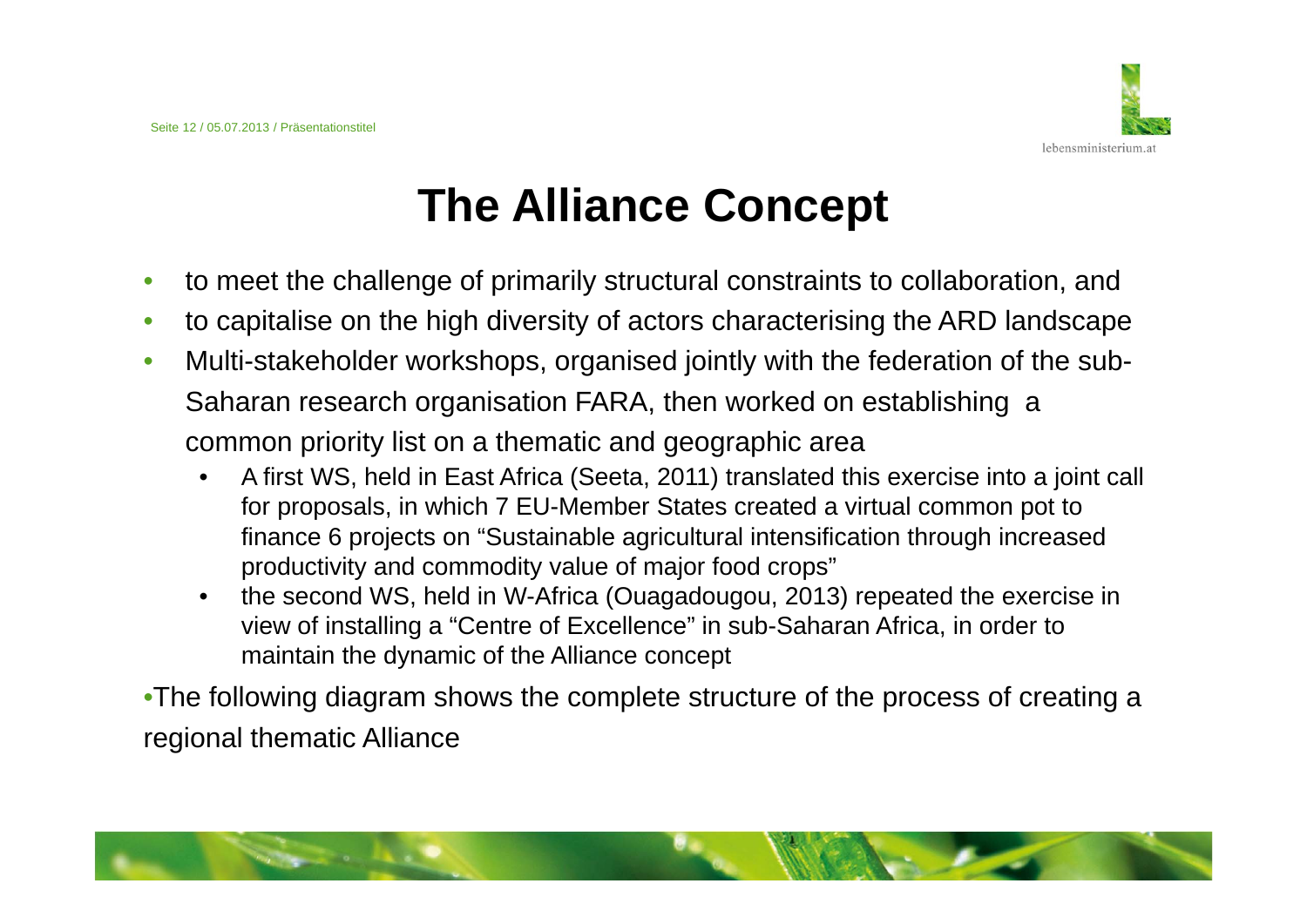## **The ERA-ARD Alliance Concept**

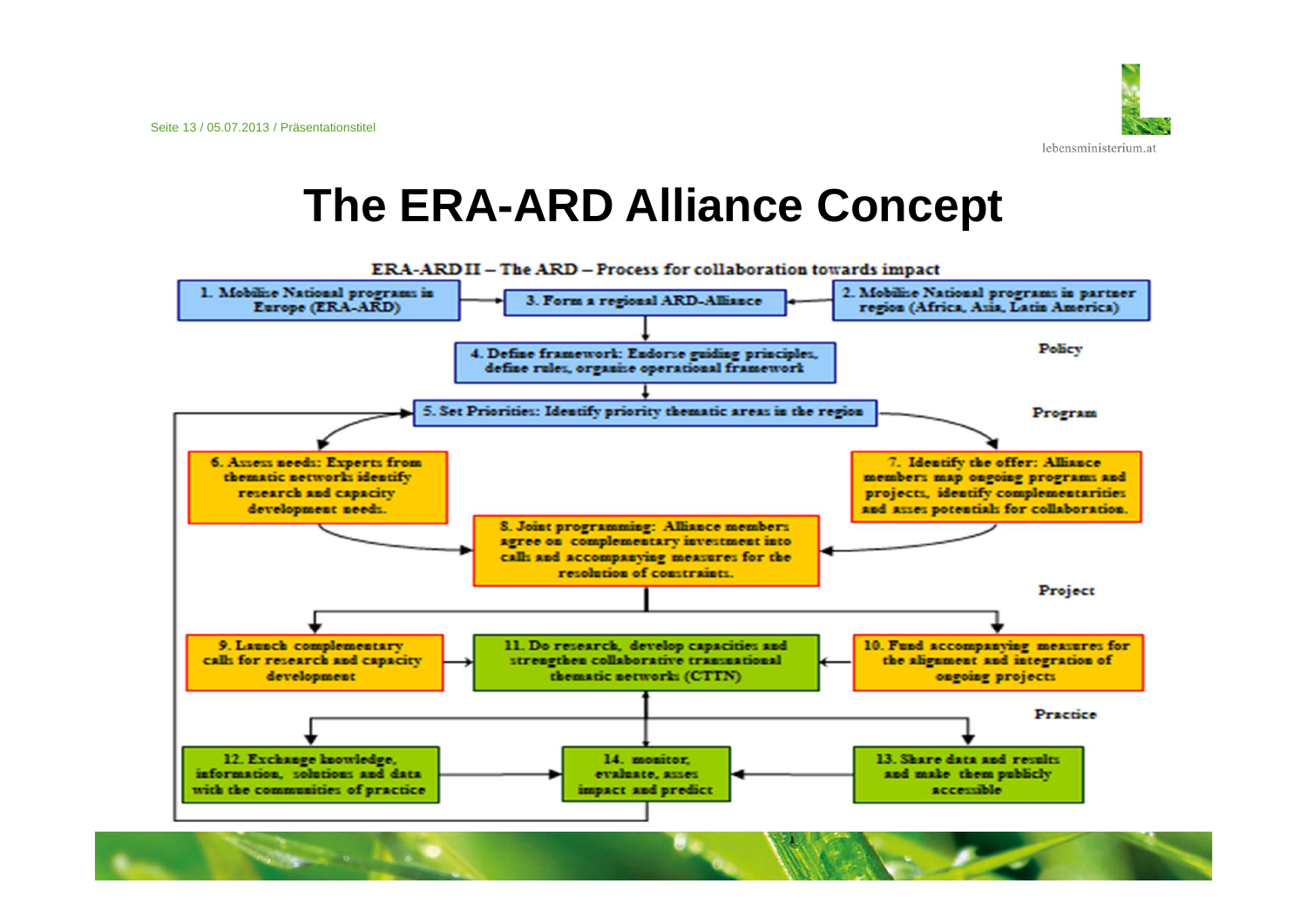

## **Guiding principles for all regional ARDalliances**

- I. Focus on impact on MDGs and the improvement of livelihoods of the rural poor.
- II. Contribute to the formation and strengthening of impact oriented collaborative transnational thematic networks (CTTN)
- III. Advocate capacity development in the partner region
- IV. Follow recommendations of international conferences (GCARD, etc.).
- V. Shared program ownership, implementing National Development Plans (NDPs).
- VI. Complementary investment according to the needs identified during joint programming.
- **VII.** Use a value-chain approach in implementation
- VIII. Address the research, capacity development and innovation continuum from basic research to farmer training.
- IX. Data and solutions are considered common goods (*share-ware*) and are made publicly accessible
- X. Joint M&E and Impact Assessment.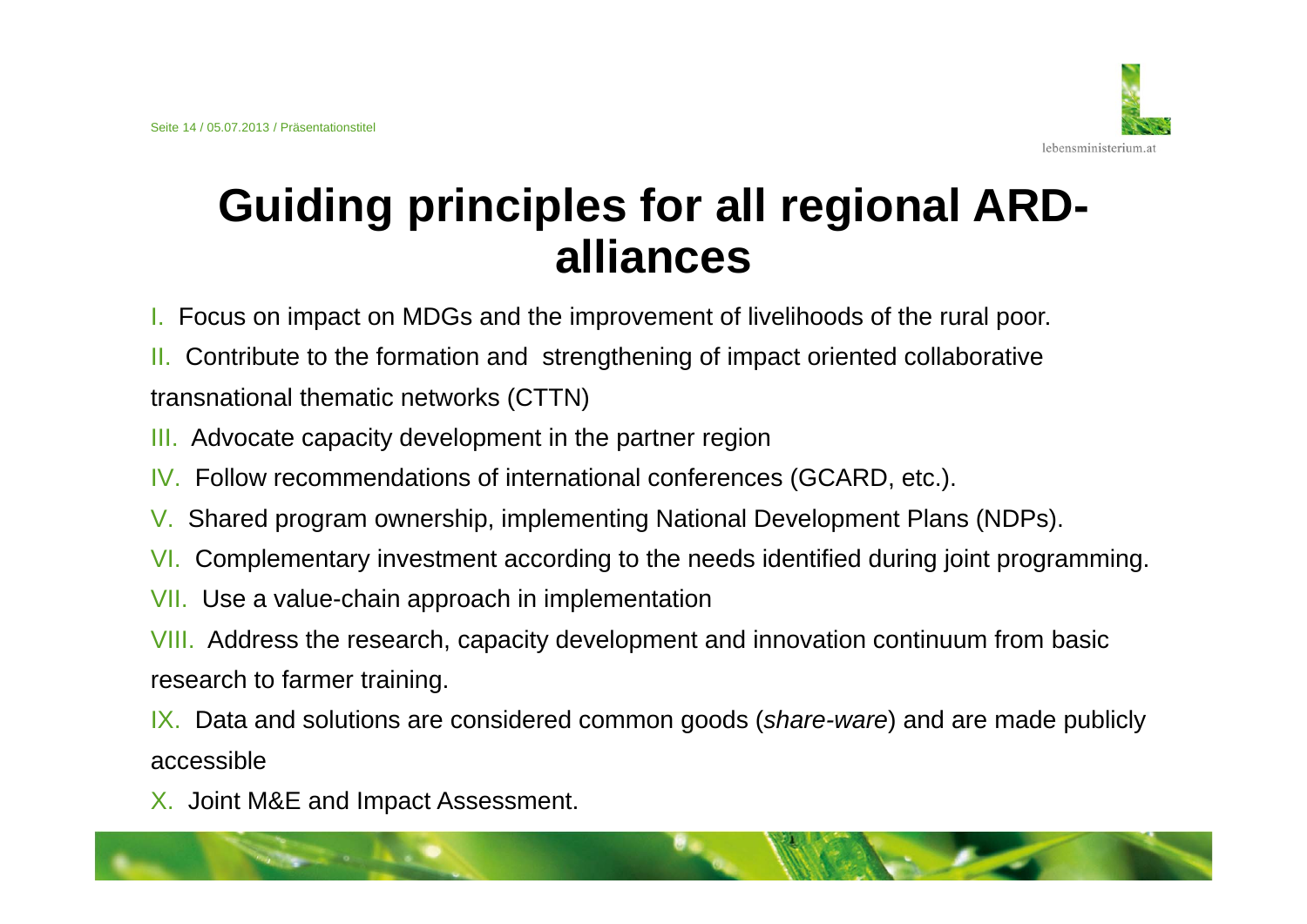

## **Expectations from ERA-ARD partnership by Burkinabé Partners**

Development of facilities and mechanisms for a better coordination of programming European research for ARD among donors and the willingness of shared responsibility with Africa Institutions is highly valued

#### **Key factors of the successful workshop on Water Management**

- participatory approach
- balanced representation of the stakeholders
- shared information on the main on-going research initiatives on water management
- identification of complementary research themes

### **Constraints**

- - Weakness of ERA-ARD in building on past achievements (when new projects are started),
- driving Africa in the endless pilot projects mode, missing the true development of scientific cooperation between European and African Science teams

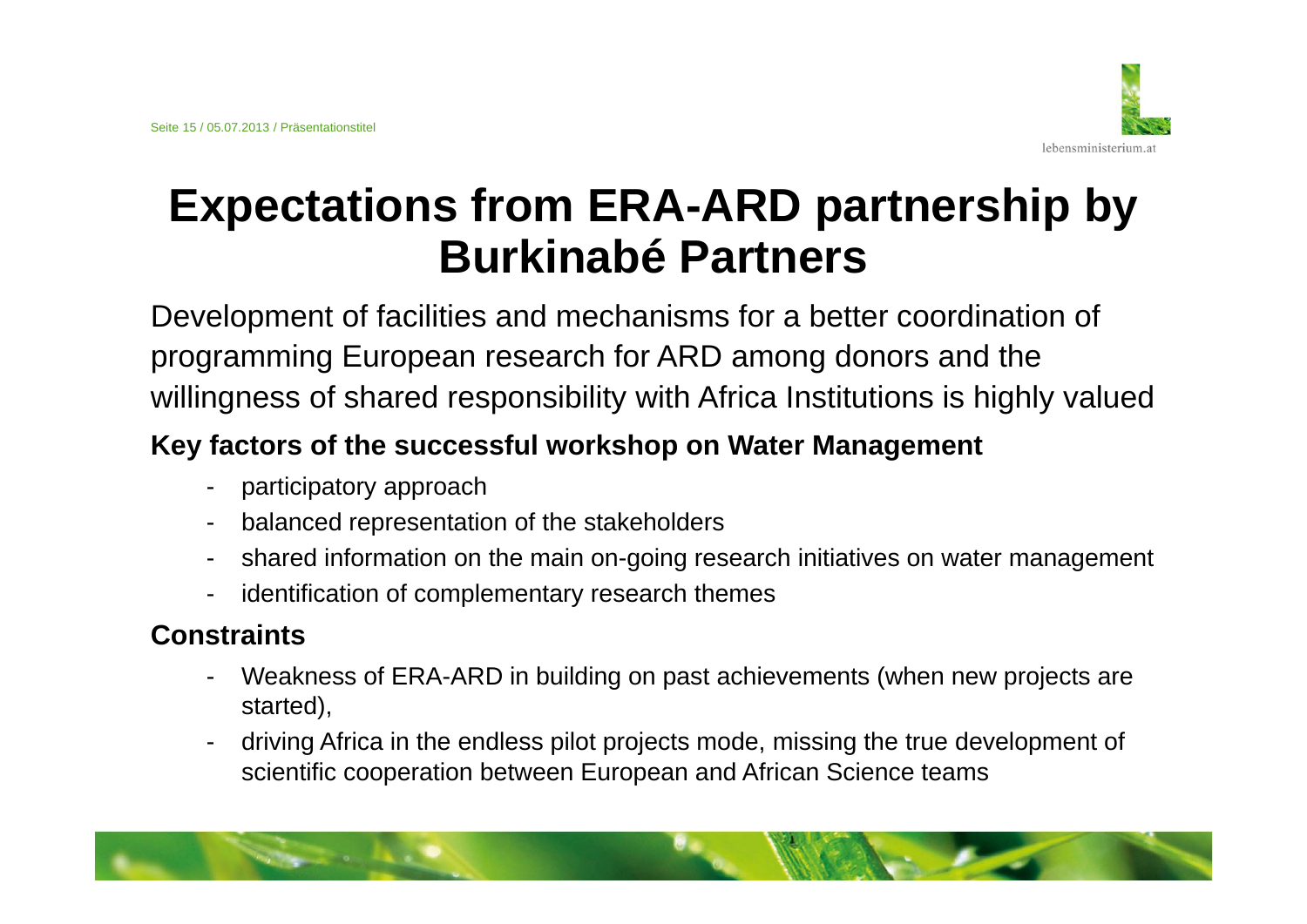# **Beyond ERA-ARD-II**



- 1. Continuation of the European network with Southern partners, particularly the SEAG – apply the Alliance concept
	- • Involve specific stakeholders especially farmer organisations and the private sector from early programming stages on via the Strategic Working Group to be installed at the SCAR (Standing Committee for Agricultural Research at the EC)
- 2. Develop strategy for integrating AR and ARD, national and international research & capacity development via existing fora
	- • Disseminate the MDGs tool box among EIARD & ERA ARD community for adoption
- 3. Scaling up joint programming on food and nutrition security
	- • Improving efficiencies: Flexible funding instruments and catalysing existing initiatives
	- •Focus on being catalytic with funding, rather than generate new initiatives
	- •Ensure better articulation between project sizes and issues to resolve
- 4.Intensified collaboration in sustainable intensification (IntensAfrica)
- 5. (ERA-)ARD project outputs into use
	- •Translate rhetoric into action

 $\mathbf{A}$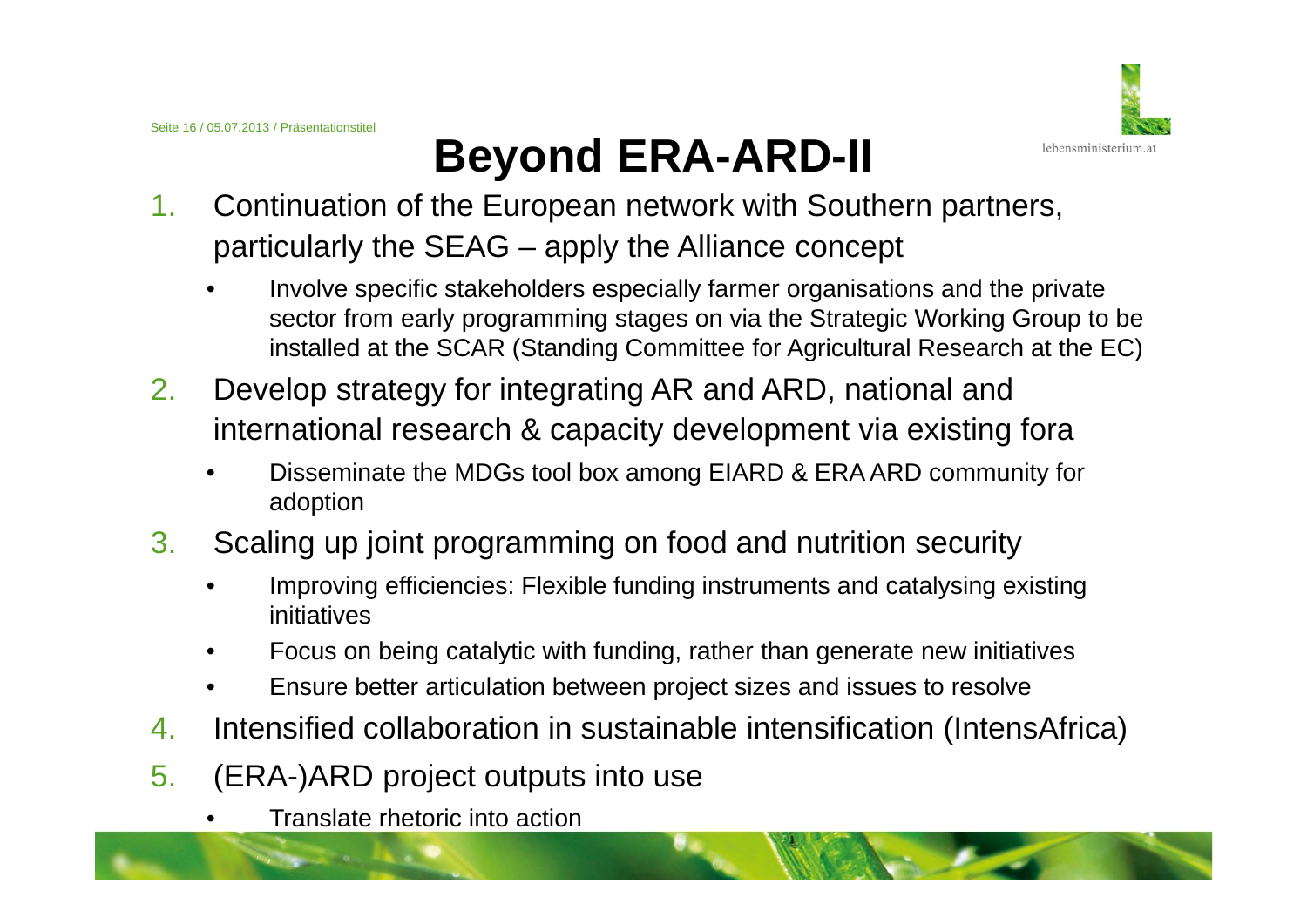

## **Conclusions**

- •**Shared vision: AR – ARD linking -> Strategic Working Group under** EIARD and SCAR
	- TORs for SWG specify:
		- $\triangleright$  Improved coordination between countries leading to more synergy
		- Greater impact on solving global issues
		- $\triangleright$  Improved efficiency of use of research funding
- • **Better cooperation**: Building multi-stakeholder partnerships – national, regional and global
	- • Building multi-stakeholder communities takes time and effort, involvement start – end
	- • Alignment required, building on existing strategies
		- $\blacktriangleright$ Global: GCARD
		- ▶ Regional: e.g. CAADP
	- •Southern consultation needs to be listened to

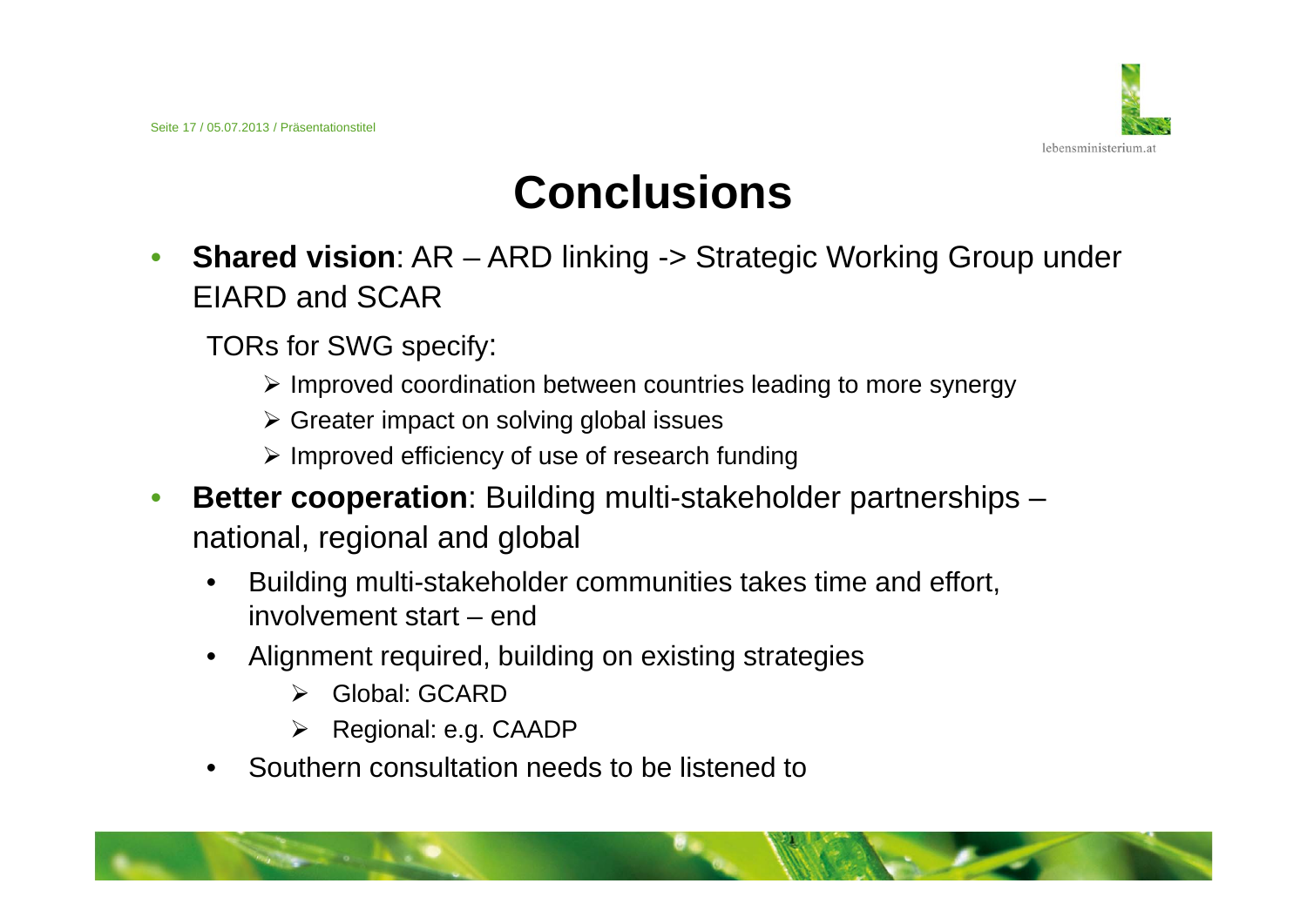

# **Benefits of ERA-ARD**

### **for Developing Countries**

- strengthened networks, sustainable and equal partnerships
- improved understanding of opportunities
- better access to knowledge

### **for Europe**

- more coherent view of best practices in managing ARD programmes
- stronger coordination of national actions by transparency of country profiles
- making use of complementary expertise and networks

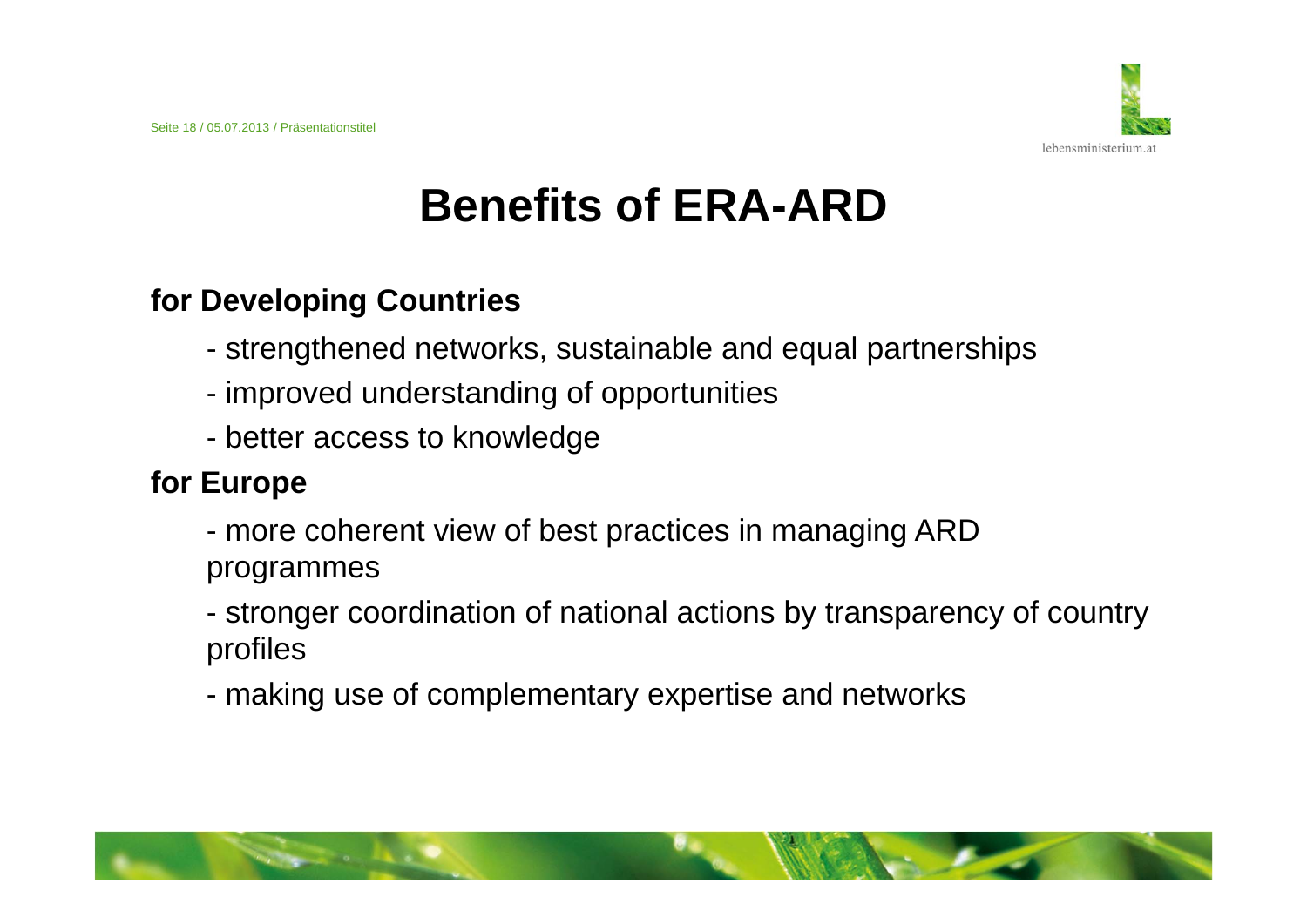

# **Other initiatives (1/2)**

### **FARA (***www.fara-africa.org )*

FARA is the Forum for Agricultural Research in Africa, an umbrella organization bringing together major stakeholders in agricultural research and development in Africa. FARA complements the innovative activities of national, international and sub-regional research institutions to deliver more responsive and effective services to its stakeholders. It plays advocacy and coordination roles for agricultural research for development, while the national agricultural research systems (NARS), advanced research institutions (ARIs) and international agricultural research centres (IARCs) develop improved technologies along the research-to-development continuum in their respective countries and coverage areas.



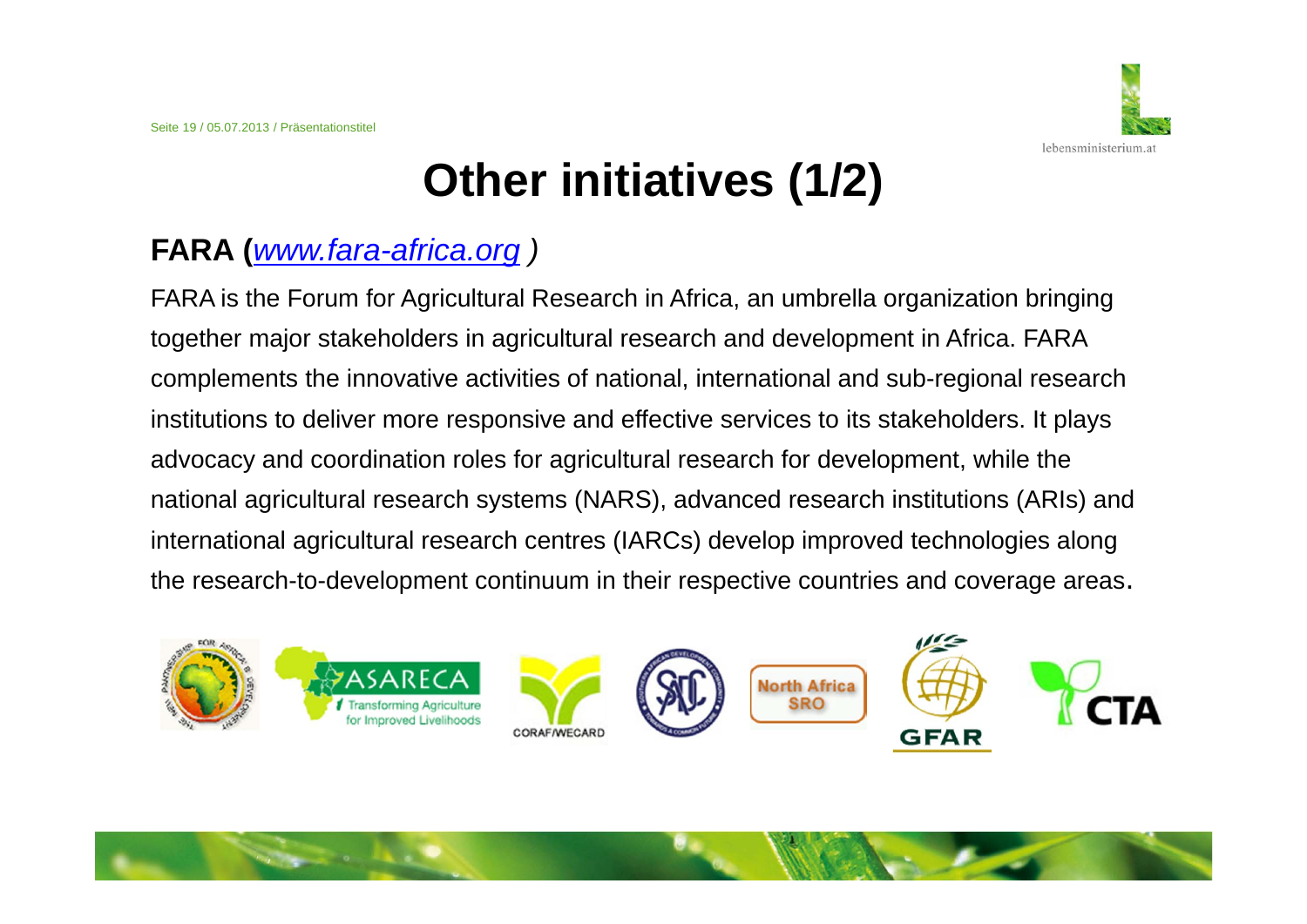

# **Other initiatives (2/2)**

### **EIARD** (http://www.eiard.org )

The European Initiative for Agricultural Research for Development (EIARD) is a **permanent informal ARD policy coordination platform** between the EC, MS of the EU, Switzerland and Norway.

Initiated in 1995, EIARD's effectiveness is ensured through its country representatives and by the endorsement of its role by the European Council and Parliament.

EIARD's **goal is to promote and implement coherent European policies** at international, regional and sub-regional levels in order to increase the impact of agricultural research for development (ARD) on poverty reduction, food security and sustainable management of natural resources in developing countries. EIARD is implemented by a **European Coordination Group**, which meets annually, and a smaller **Working Group**, which ensures the continuing activities of EIARD.

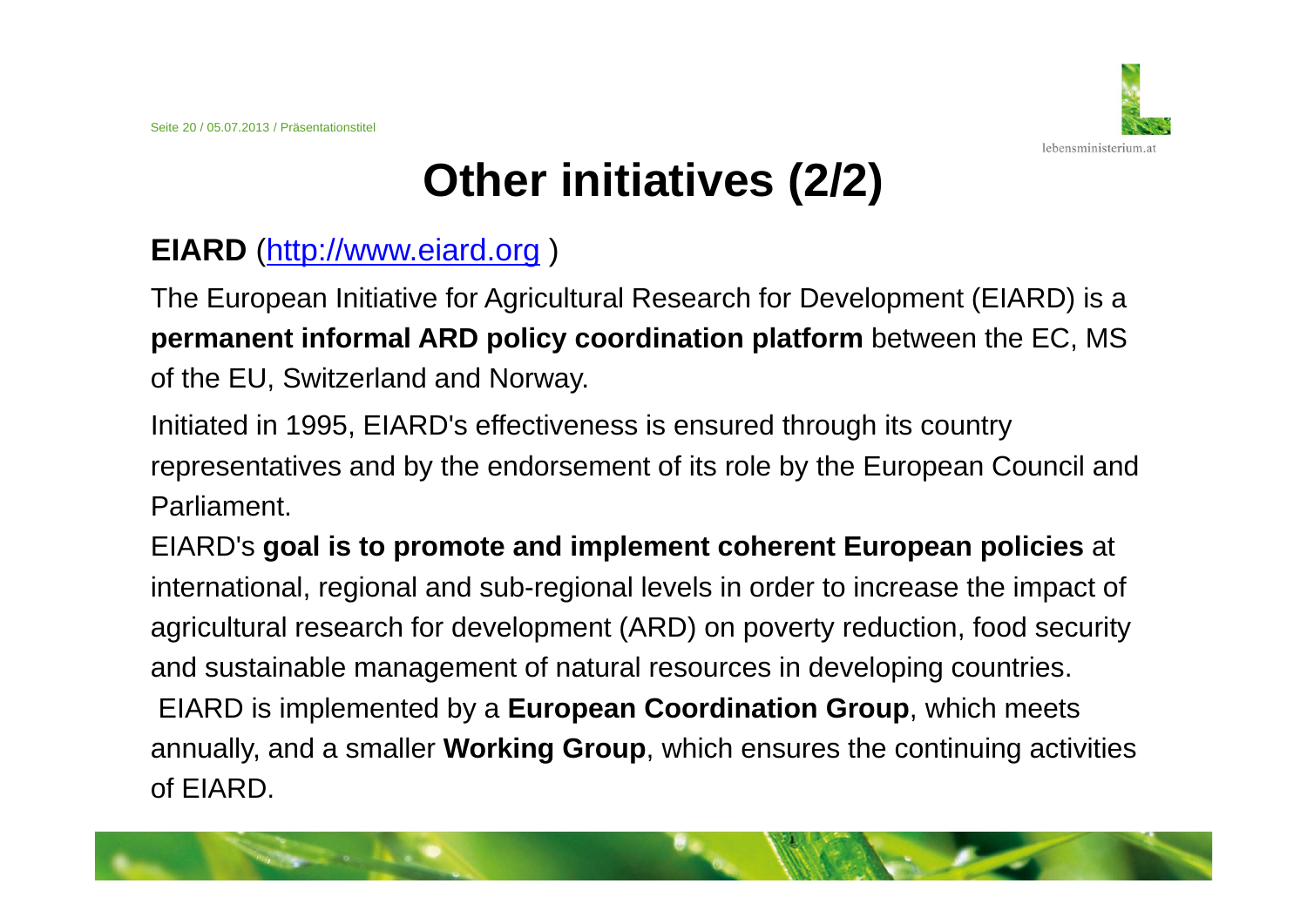

**On-going Projects** (1/2)

#### **ERAfrica** (www.erafrica.eu )

is a new European Union (EU) 7th Framework Programme project aimed at promoting a **unified European approach** to collaborating with Africa in the field of science and technology **research for innovation** and sustainable development.

**Objective:** the creation of a "European Research Area Network" for the African continent, similar to other "ERA-Nets" operating in relation to areas as diverse as Russia (ERA.Net RUS), India (New INDIGO) and the Far East (KorA-Net).

### **PAEPARD** (www.paepard.org )

**Objectives**: Build joint African-European multi-stakeholder partnerships in ARD contributing to achieving the MDGs

**Specific**: Enhanced, more equitable, more demand-driven, and mutually beneficial collaboration of Africa and Europe on ARD with the aim of attaining the MDGs.

**Examples of Multi-stakeholder innovation partnerships** from the User-Led Processes

**EAFF:** Extensive Livestock value chains in Eastern Africa with Specific focus on Kenya and Uganda; with focus on only one value chain: Beef production**;**

**PROPAC:** Urban horticulture value chain in Central Africa (CAM, CONGO, RDC);

**ROPPA:** Rice value chain in Benin, Burkina Faso & Mali;

**FANRPAN/SACAU:** Groundnut value chain in Malawi & Zambia**;**

**COLEACP:** Adding value to Mango non-food uses in West Africa (BF, Cd'I, SEN)

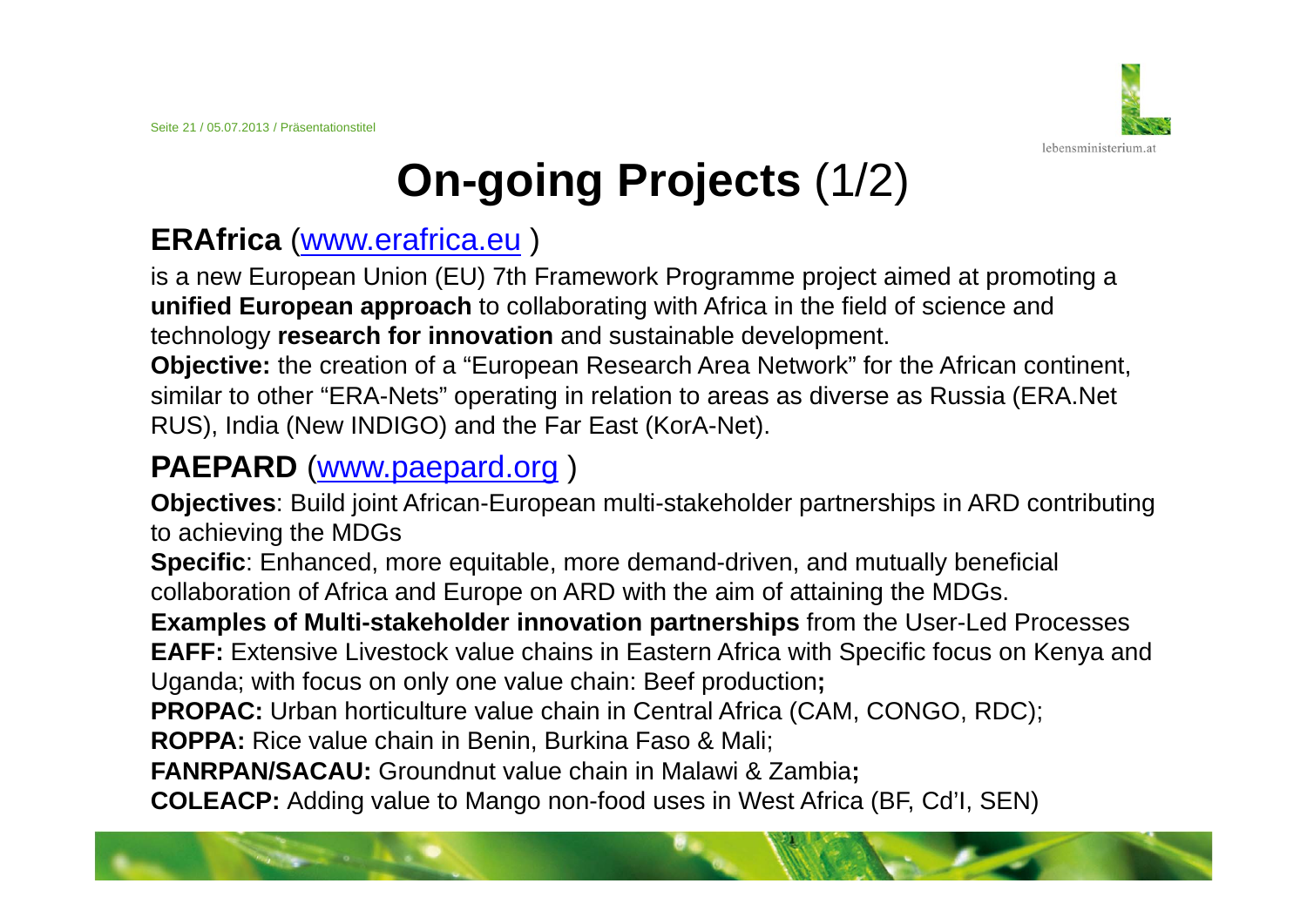# **On-going Projects** (2/2)



### **WASCAL** (https://icg4wascal.icg.kfa-juelich.de/ )

WASCAL (West African Science Service Center on Climate Change and Adapted Land Use) is a large-scale research-focused program designed to help tackle this challenge and thereby enhance the resilience of human and environmental systems to climate change and increased variability. It does so by strengthening the research infrastructure and capacity in West Africa (Bénin, Burkina Faso, Côte d'Ivoire, Gambia, Ghana, Mali, Niger, Nigeria, Sénégal, Togo) related to climate change and by pooling the expertise of ten West African countries and Germany.

Funded by the German Federal Ministry of Education and Research (BMBF), WASCAL is coordinated by the Center for Development Research (ZEF, Bonn University), and is implemented in a collaborative effort by West African and German partners. WASCAL is organized around three principle components:

- •Competence Center
- •Core Research Program
- •Graduate Studies Program

 $\sim$   $\sim$   $\sim$   $\sim$